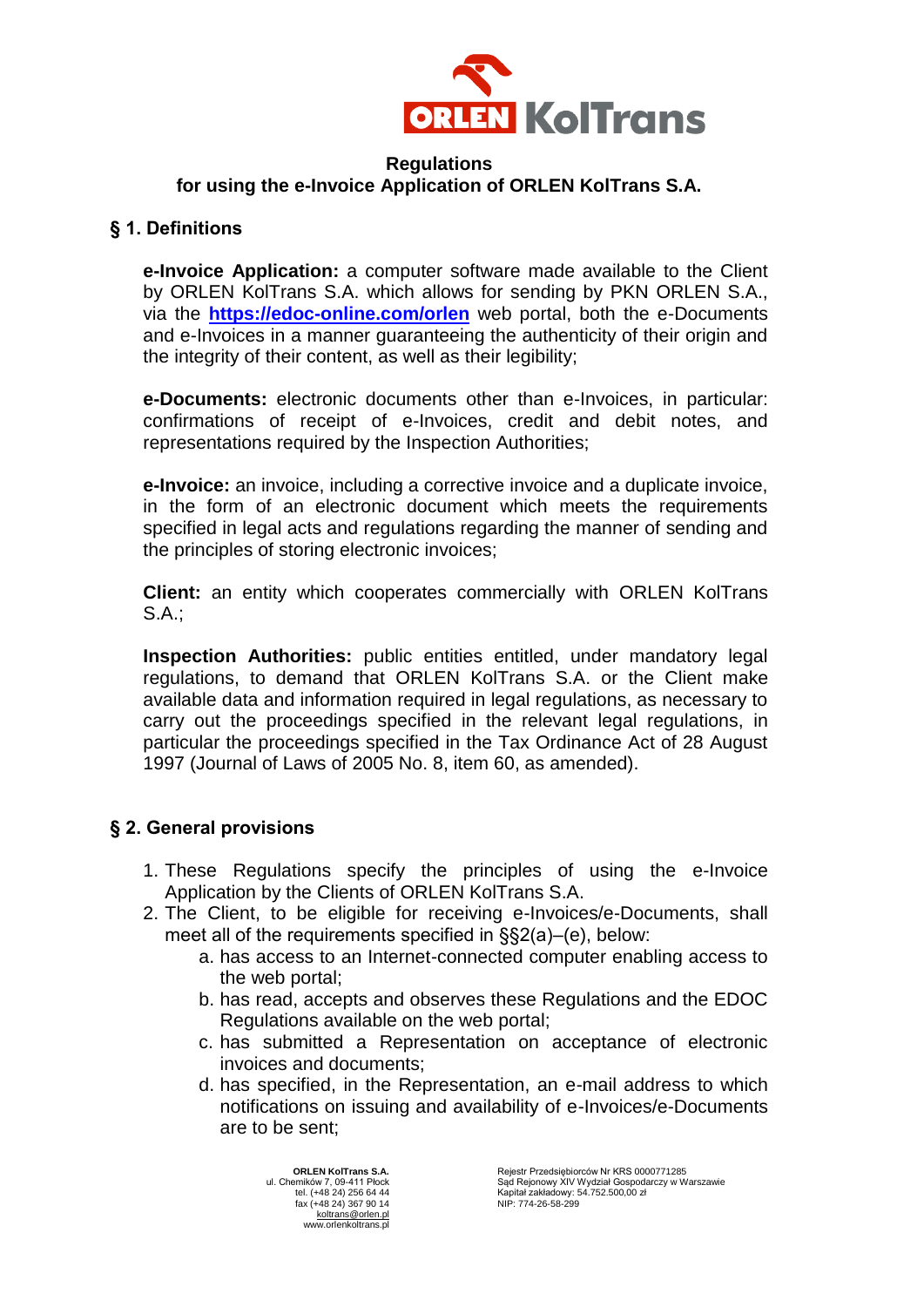

- e. has installed the following software:
- Adobe Acrobat Reader, a free programme for viewing the documents made available for download on the web portal;
- A free application for verifying the authenticity of a signed e-Invoice (available for download from the web portal).
- 3. Access to the e-Invoice Application is available once the Client has logged in to the web portal using the assigned login and password which were sent to the e-mail address specified by the Client in the Representation on acceptance of electronic invoices and documents.
- 4. The Client shall submit the Representation on acceptance of electronic invoices and documents in writing. The signed Representation shall be sent to: ORLEN KolTrans S.A. ul. Chemików 7, 09-411 Płock, Biuro Kontrolingowo-Księgowe.

## **§ 3. Principles of issuing electronic invoices and documents**

- 1. E-Invoices/e-Documents shall be issued by ORLEN KolTrans S.A. with a secure signature and made available (also for download) to the Client via the web portal.
- 2. The notification of an e-Invoice/e-Document having been issued and made available shall be sent to the e-mail address provided by the Client in the Representation on acceptance of electronic invoices and documents. Issued e-Invoices/e-Documents shall be made available to the Client for download on the web portal.
- 3. Terms of payment are specified in the commercial agreements concluded between ORLEN KolTrans S.A. and the Client. If the term of payment of an amount due under a transaction confirmed with an e-Invoice depends on the date of issue of the invoice, the date of issue shall be the date specified in the top right corner of the PDF file (Płock, xxxxx), which is the date of issue of the e-Invoice within the meaning of these Regulations.
- 4. Delivery of an e-Invoice/e-Document to Client shall occur at the moment when the message containing the notification their issue and the possibility of their downloading from the portal has been sent to the Client.
- 5. The fact of submitting by the Client of the Representation on acceptance of electronic invoices and documents shall not deprive ORLEN KolTrans S.A. of the right to issue and send invoices and other documents in paper versions, in particular when issuing and uploading an e-Invoice/ e-Document to the web portal is impossible due to technical reasons.
- 6. ORLEN KolTrans S.A. shall commence issuing e-Invoices/e-Documents not earlier than on the day following the day when the Client has submitted the Representation on acceptance of electronic invoices and documents.

**ORLEN KolTrans S.A.** ul. Chemików 7, 09-411 Płock tel. (+48 24) 256 64 44 fax (+48 24) 367 90 14 [koltrans@orlen.pl](mailto:koltrans@orlen.pl) www.orlenkoltrans.pl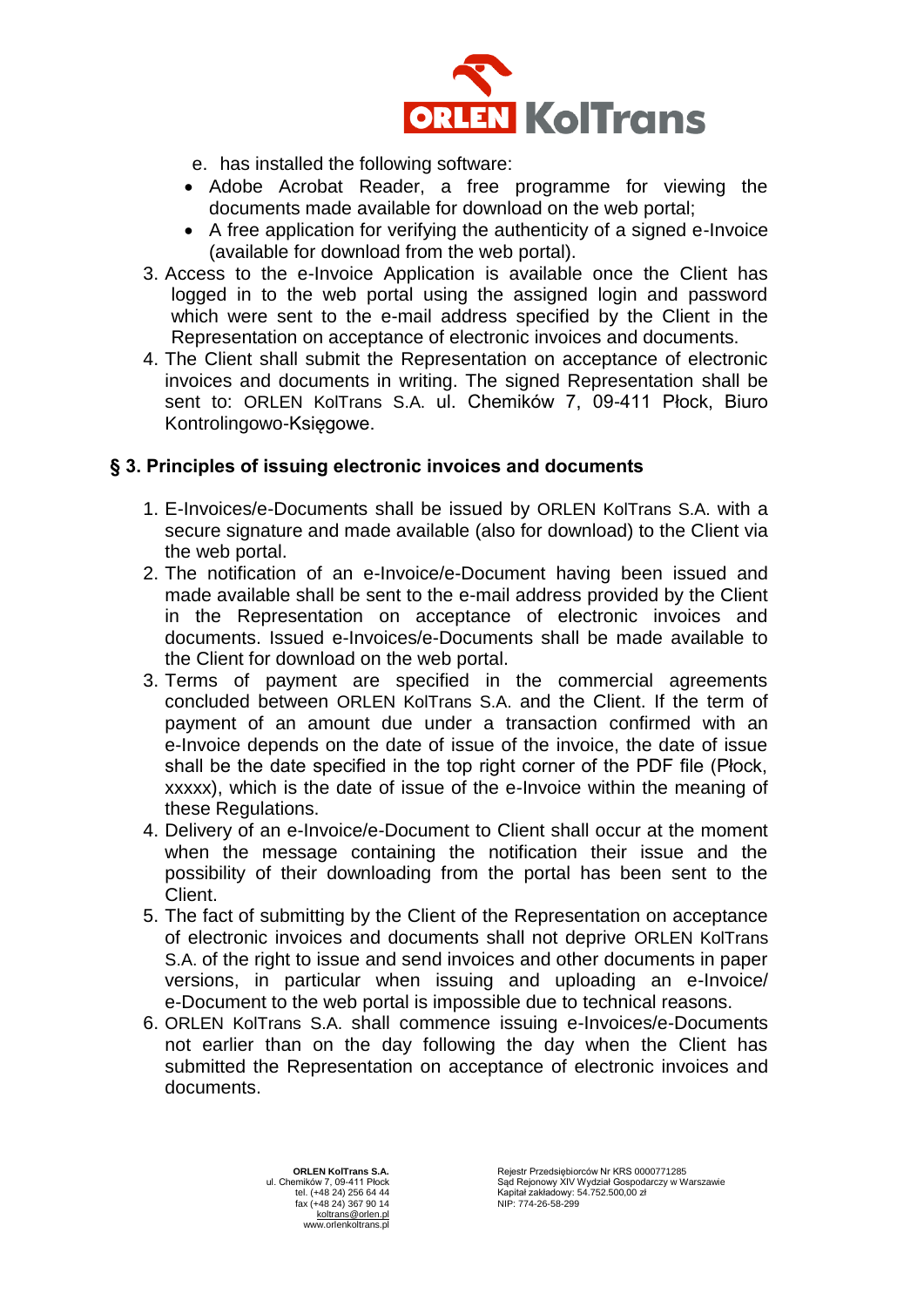

#### **§ 4. Change of the e-mail address and resignation**

- 1. The e-mail address to which notifications on issuing and making available e-Invoices/e-Documents are sent may be changed in the manner specified in § 2.4 of these Regulations.
- 2. In the event of failure to notify ORLEN KolTrans S.A. of the change of the e-mail address, an e-Invoice/e-Document shall be considered effectively delivered if sent to the current e-mail address provided by the Client in the Representation on acceptance of electronic invoices and documents.
- 3. The Client may resign from receiving e-Invoices/e-Documents by making a representation on the withdrawal of his acceptance for electronic invoices and documents, in the manner specified in § 2.4 of these Regulations.
- 4. ORLEN KolTrans S.A. shall cease issuing e-Invoices/e-Documents on the day following the day when the Client has submitted the representation on withdrawal of acceptance for electronic invoices and documents at the earliest. The parties may agree on another date of cessation of issuing e-Invoices and e-Documents, which shall not be later than 30 days from the receipt by ORLEN KolTrans S.A. of the representation.
- 5. Recommencement of issuing e-Invoices/e-Documents shall require the Client making a new Representation on acceptance of electronic invoices and documents.

## **§ 5. Sharing e-Invoices/e-Documents**

- 1. In order to ensure security of exchanging e-Invoices/e-Documents and to enable potential inspections from Inspection Authorities, both ORLEN KolTrans S.A. and Client, each on his own, shall keep e-Invoices/ e-Documents for the time required in legal regulations.
- 2. ORLEN KolTrans S.A. shall make available e-Invoices/e-Documents to the Client on the web portal for 5 years from the end of the year in which a given e-Invoice/e-Document was issued.
- 3. ORLEN KolTrans S.A. shares e-Invoices/e-Documents on the web portal in a manner enabling the Client, in particular, to:
	- View the content of the document in a readable form (graphic presentation in a PDF file),
	- Quickly search for and sort documents as per the defined criteria, e.g. date of issuing (from–to range), document number, etc.,
	- Generate document printouts,
	- Register each printout,
	- Download documents (save a PDF file on a local data carrier),
	- Register each download of the file,
	- Enable on-line access to the web portal for Inspection Authorities.
- 4. ORLEN KolTrans S.A. shall not be liable to the Client for the loss of or damage to the data stored on the web portal.

**ORLEN KolTrans S.A.** ul. Chemików 7, 09-411 Płock tel. (+48 24) 256 64 44 fax (+48 24) 367 90 14 [koltrans@orlen.pl](mailto:koltrans@orlen.pl) www.orlenkoltrans.pl